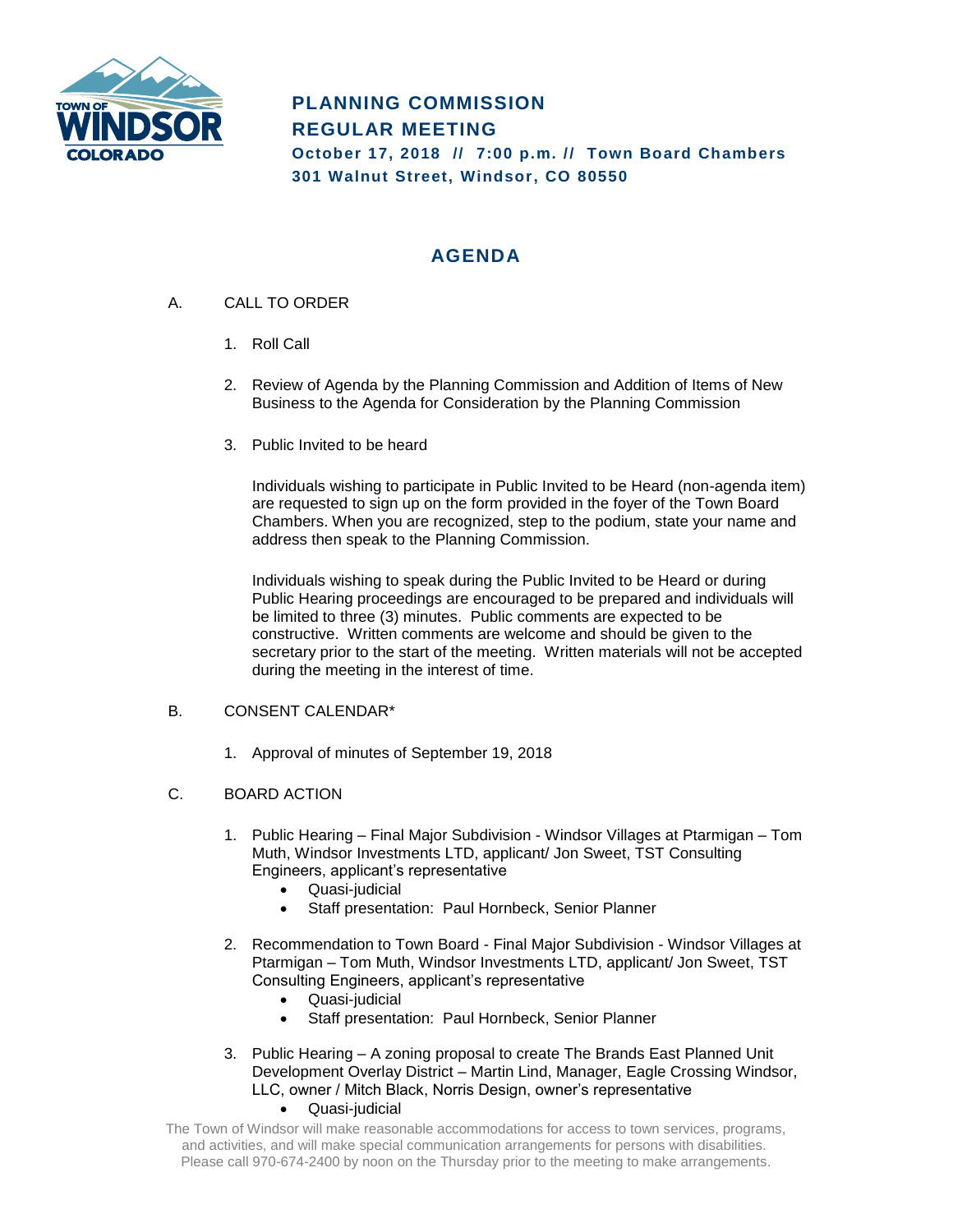- Staff presentation: Paul Hornbeck, Senior Planner
- 4. Recommendation to Town Board A Zoning proposal to create The Brands East Planned Unit Development Overlay District – Martin Lind, Manager, Eagle Crossing Windsor, LLC, owner / Mitch Black, Norris Design, owner's representative
	- Quasi-judicial
	- Staff presentation: Paul Hornbeck, Senior Planner
- 5. Preliminary Site Plan Eagle Crossing Subdivision 4<sup>th</sup> Filing, Lot 4 Site Plan (Apartment Complex) – Larry Buckendorf/Morgan Kidder, Fossil Ridge Holdings, LLC, owner / Daniel Hull, LandOne Engineering, LLC, owner's representative
	- Quasi-judicial
	- Staff presentation: Paul Hornbeck, Senior Planner
- 6. Preliminary Major Subdivision The Ridge at Harmony Road,  $3^{rd}$  Filing Jeff Mark, The Landhuis Company, applicant
	- Quasi-judicial
	- Staff presentation: Millissa Berry, Senior Planner
- 7. Public Hearing An Ordinance Amending Section 17 of the Town of Windsor Municipal Code regarding Landscape Requirements
	- Legislative
	- Staff presentation: Paul Hornbeck, Senior Planner
- 8. Recommendation to Town Board An Ordinance Amending Section 17 of the Town of Windsor Municipal Code regarding Landscape Requirements
	- Legislative
	- Staff presentation: Paul Hornbeck, Senior Planner

#### D. COMMUNICATIONS

- 1. Communications from the Planning Commission
- 2. Communications from the Town Board liaison
- 3. Communications from the staff a. Site Plan: Windsor Commons Lot 5 Block 2 -Total Directional Services
- E. ADJOURN
- \* *Please note that items on the Consent Calendar will not be discussed unless requested by the Planning Commissioners or by applicants who have business listed on the Consent Calendar.*

#### Upcoming Meeting Dates

| Wednesday, October 17, 2018 | 7:00 P.M. | Regular Planning Commission meeting** |
|-----------------------------|-----------|---------------------------------------|
| Wednesday, November 7, 2018 | 7:00 P.M. | Regular Planning Commission meeting** |